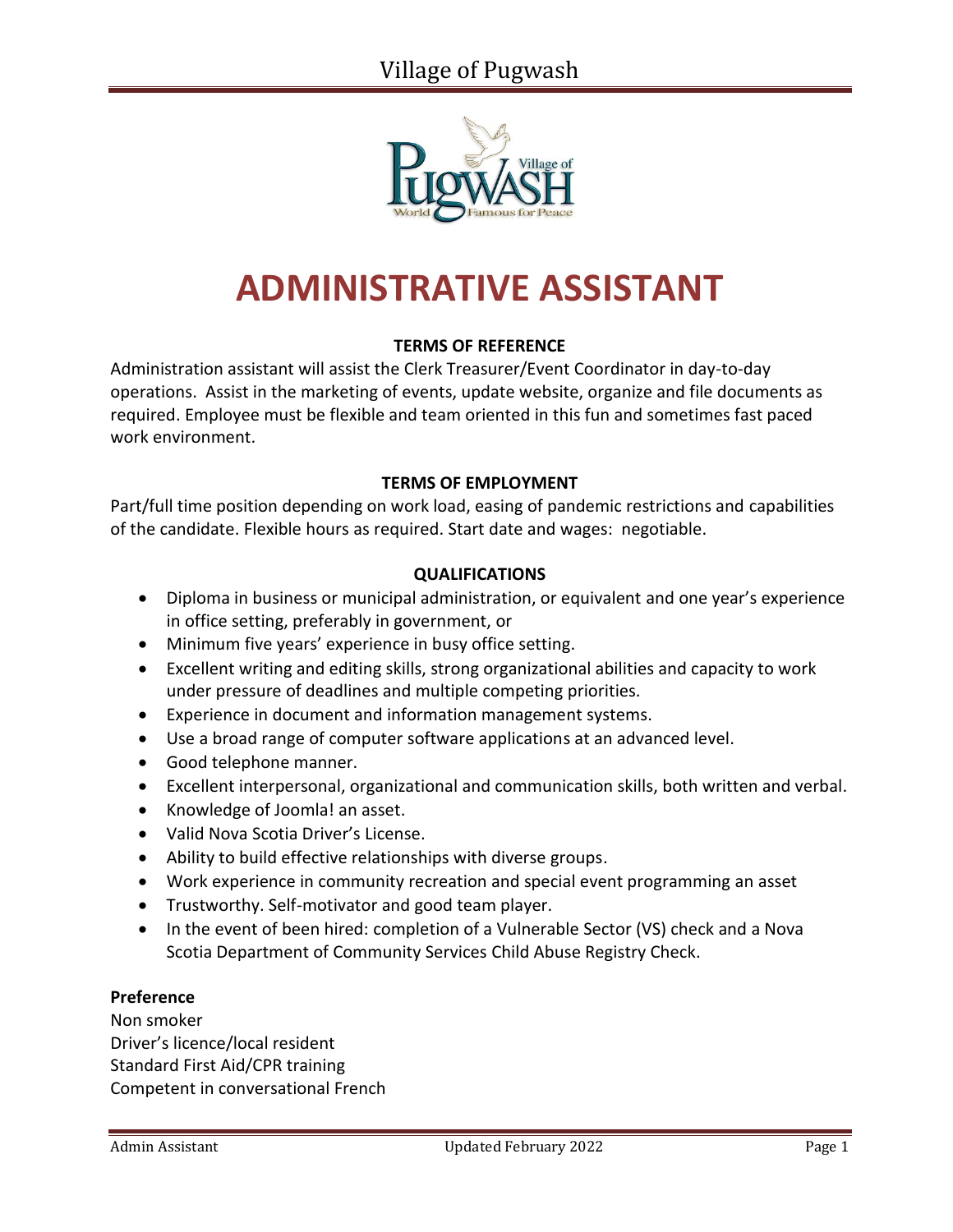All seasonal positions must go through the hiring process annually. Past experience as an employee of the Village, although useful, is no guarantee of future employment with the Village.

# **RESPONSIBILITIES**

- File and retrieve documents using established organizational systems.
- Ability to cover for other administrative staff, including the Clerk Treasurer, in their absence.
- Logistics help prepare booked rooms for meetings or training purposes. Maintain office supplies inventory.
- Act as Assistant Returning Officer at Commission election
- Attend community meetings accompanied by, or in lieu of, Clerk as required.
- Help distribute materials as per instructions from the Clerk Treasurer.
- Coordinate marketing opportunities to promote awareness and participation in recreation programs and services, special events and recreation facilities.
- Website maintenance and social media presence assist in keeping various platforms up to date.

The duties listed above are intended only as illustrations of the various types of work that may be performed. The omission of specific statements of duties does not exclude them from the position.

The interview for this position will include a test on computer skills.

Send résumé and cover letter to: Lisa Betts, Clerk Treasurer PO Box 220, Pugwash, NS, B0K 1L0 [villagecommission@pugwashvillage.com](mailto:villagecommission@pugwashvillage.com)

Telephone inquiries: 902 243 2946

Application deadline: 4pm **April 1 st 2022**